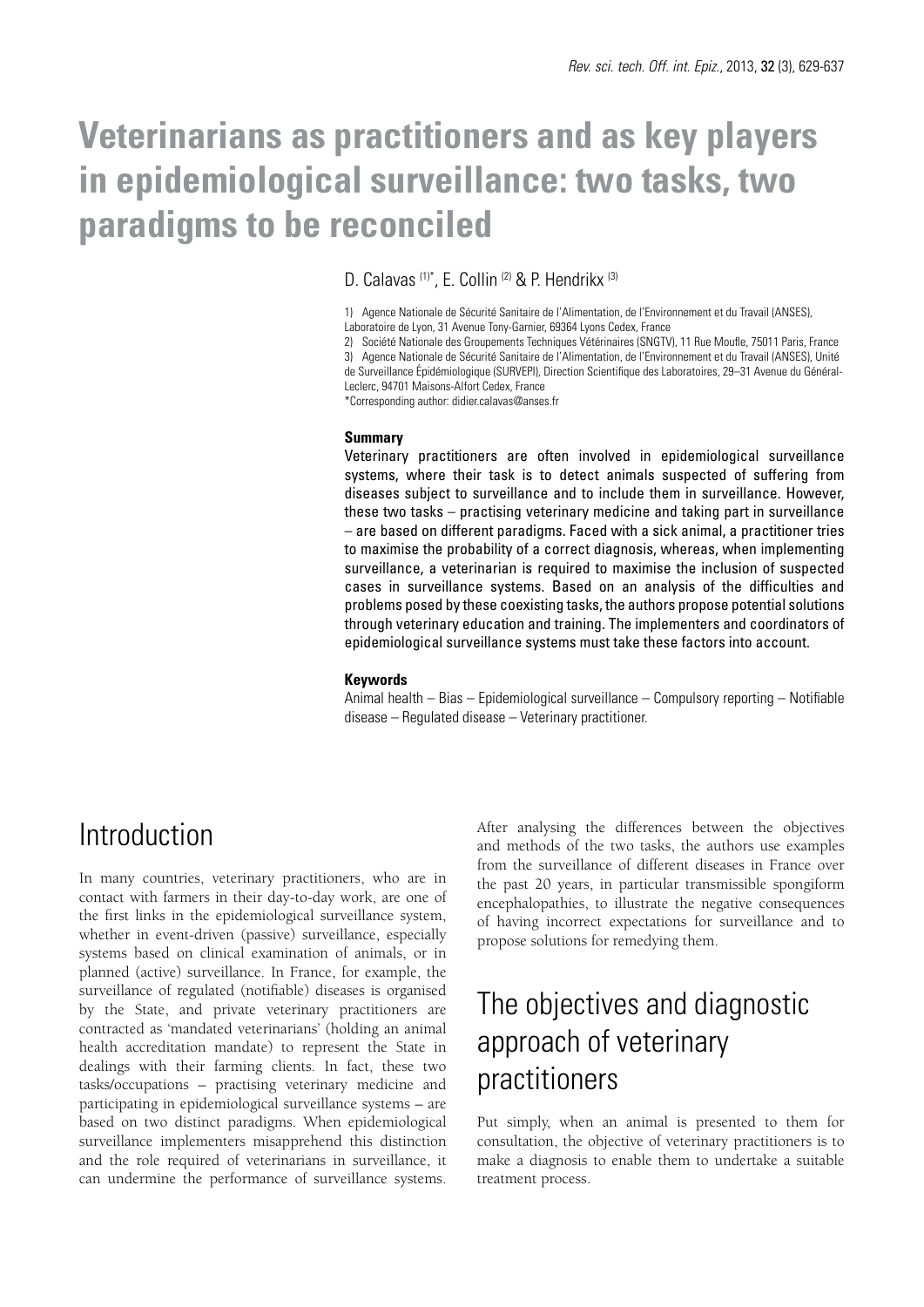The aim of diagnosis (from the Greek word διάγνωσις, meaning to 'discern' or 'distinguish', formed from δια-, meaning apart, and γνώσις, meaning to know or perceive) is to determine the nature of the observed disease from a set of information sources: observed clinical signs, questioning of farmers, and para-clinical data such as results from bioassays or medical imaging. In some cases, the epidemiological context also contributes to the diagnosis.

The basis of medical diagnosis has evolved over the past three centuries as the ability to investigate and understand pathological phenomena has improved, progressing from a purely clinical (semiotic) approach to an aetiological approach based on pathological, microbiological and other data. In the veterinary field, technical and economic capacity may constrain investigations (bioassays, imaging, function tests, etc.), leading to quite a high degree of uncertainty in the diagnosis, which has a particular probability of being correct, as does a bioassay. However, in developed countries, increasing use of simple and affordable bioassays reduces this degree of uncertainty.

From ancient Egyptian times to the 16th Century, it was long considered that the diagnostic approach should be based on hypothetico-deductive reasoning. The Edwin Smith Papyrus, dating from the 18th Dynasty of ancient Egypt (1600 BC), states: 'If you examine a man with [a particular symptom], then you should say concerning him: he has this'. Similarly, the investigative method developed by Sir Francis Bacon (1561–1626) stipulates that all observations should be collected impartially before being interpreted and evaluated objectively to arrive at a single diagnosis or a small number of diagnoses most consistent with the set of data available.

In fact, work on clinical reasoning (1) showed that practitioners of human medicine (this applies equally to veterinary practitioners) do not collect all the available information and examine all the hypotheses but instead are quick to select one or two based on the initial information (it is acknowledged that, in general, a maximum of five to seven hypotheses are considered). These hypotheses lead practitioners to then seek further information to confirm or refute them, and so on. Further investigations will be linked with these hypotheses; there is, therefore, a risk that practitioners will fail to take into account certain observations to avoid having to formulate different hypotheses, even if they are more likely to explain the observed phenomena. In the same vein, exaggerated importance could be given to certain facts in order to support the chosen hypothesis (which is tantamount to over-interpreting certain pieces of information and considering them as explanatory, even when they play no part).

While this mode of reasoning is entirely suited to the objective of diagnosis and treatment (and allocated resources), in reality the least probable hypotheses tend to be rejected (see Appendix). If the treatment (or merely the sequence of events) 'validates' the diagnosis, we can consider that it was reasonable to have rejected these minor alternative hypotheses. If this is not the case, a step-by-step approach will enable previously rejected hypotheses to be reconsidered. However, in some cases (e.g. when the 'final' decision is taken to proceed with slaughter or euthanasia when the final diagnosis has not been reached), uncertainty will remain about the aetiology.

To summarise, the objective of practitioners is to maximise a combination of diagnosis and decision-making, contingent upon: the means of diagnosis and treatment available to them; economic factors (cost of the animal and treatment); prognostic factors (expected efficacy of the treatment as opposed to slaughter or euthanasia); and the objectives of the animal owner.

### The objectives and principles of epidemiological surveillance

Epidemiological surveillance can be defined as the collection, analysis and interpretation of data to monitor the health of a defined population, in particular to detect the onset of disease processes and study their development in time and space with a view to adopting appropriate control measures (2).

The first objective of event-driven epidemiological surveillance is to include (recruit) in the surveillance system animals likely to be infected by the disease under surveillance (suspected cases). These are defined on the basis of criteria of suspicion, and veterinarians involved in surveillance are asked to recruit such animals.

In France, for example, the recruitment criteria for clinical surveillance of bovine spongiform encephalopathy (BSE) are defined by statute – the Order of 3 December 1990 laying down animal health measures for bovine spongiform encephalopathy (3). Article 1 states that bovine species should be suspected of BSE if live, slaughtered or dead animals display or displayed neurological or behavioural disorders or a progressive deterioration in their overall condition associated with an attack on the central nervous system, for which the information collected (on the basis of a clinical examination, response to treatment, post-mortem examination or ante- or post-mortem laboratory analysis) rules out any alternative diagnosis.

For veterinarians, suspected cases will most often be sick animals presented to them for consultation by farmers. The recruitment basis can be extended to include cases where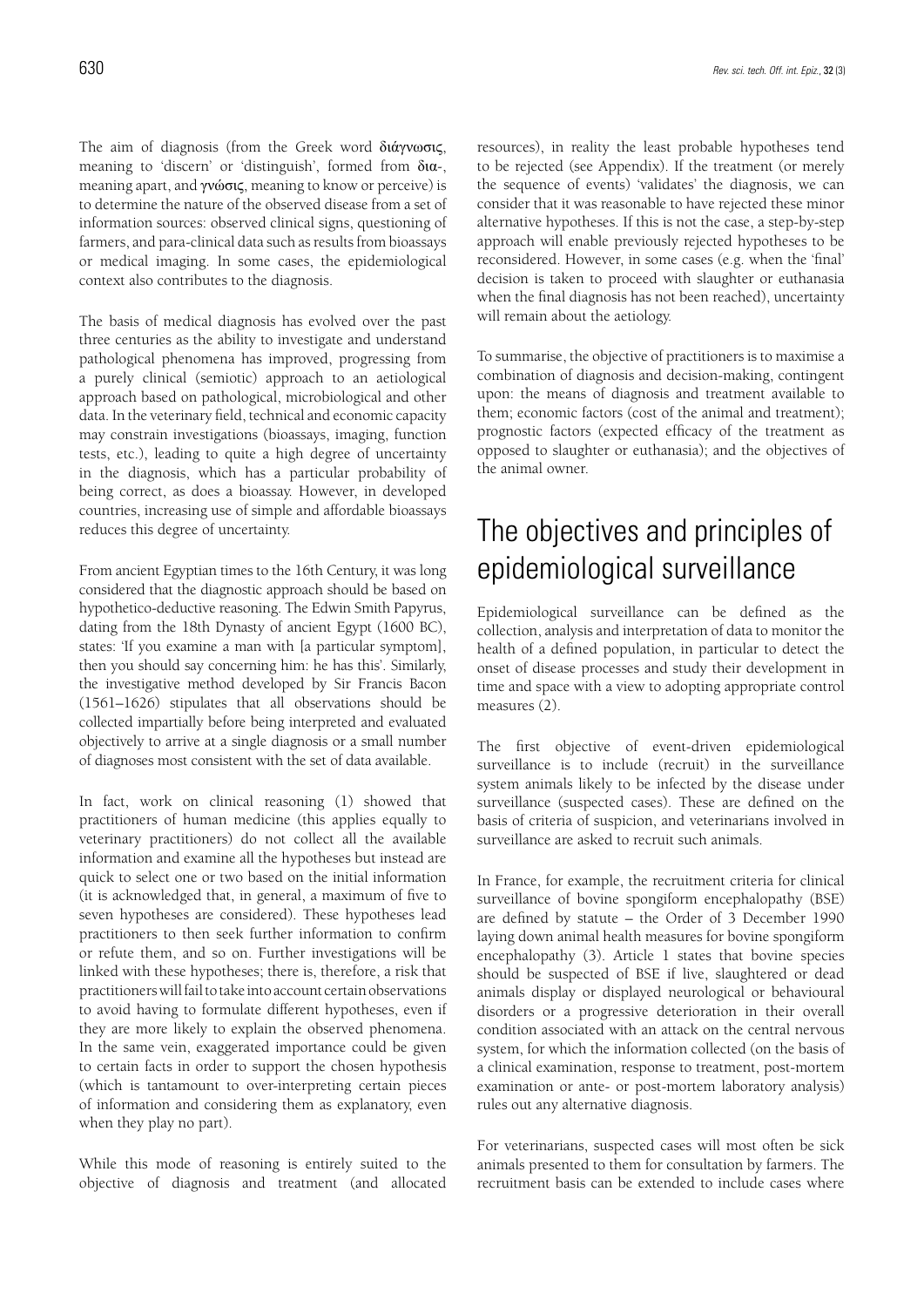veterinarians are asked to perform a systematic bioassay and interpret the results themselves, subsequently incorporating their interpretation into the surveillance system. One example of this is intradermal tuberculin testing to detect bovine tuberculosis.

A point of note is that farmers may play only a passive role in surveillance (they call in their veterinarian for an animal they consider to be sick) but they may also play an active role: for instance, farmers are asked to report abortions in ruminants to detect brucellosis, even when the therapeutic intervention of a veterinarian is not required. In both their passive and active roles, farmers are the first link in the surveillance system and in decision-making on the extent to which a veterinarian should be used to treat sick animals or handle suspected cases that farmers are asked to report (e.g. abortions). It is also primarily farmers who determine the sensitivity of surveillance. The extent to which a veterinarian is used depends largely on a set of parameters linked to the technical and economic relationship between farmers and their veterinarians (the number of veterinarians in the area, the practice of farmers treating their own animals, the cost of veterinary interventions, etc.).

The objective of event-driven surveillance is usually to detect as many actual cases (suspected cases where infection is confirmed by the reference test) as possible, and so maximise the recruitment of suspected cases by prioritising sensitivity (i.e. suspected cases included in the surveillance as a proportion of the number of animals showing signs compatible with the definition of a suspected case) when defining and recruiting these suspected cases, at the expense of specificity (i.e. confirmed cases as a proportion of the suspected cases included in the surveillance).

Obviously, the extent to which these principles can be applied in reality is reliant on the resources allocated to surveillance, which depend on: the issues at stake (morbidity and mortality associated with the disease, zoonotic potential, economic consequences [e.g. a ban on international trade if official disease freedom is lost]); the consequences of failing to detect a case (which can be devastating in the case of highly contagious diseases like foot and mouth disease); and available technical, financial and other resources. This leads to the definition of criteria of suspicion whose sensitivity/specificity ratio is compatible with the objectives assigned to surveillance and the resources allocated to it.

### Consequences when the same person performs both tasks

A veterinary practitioner who is asked to play a part in an epidemiological surveillance system is actually performing two tasks, each with different objectives based on different paradigms:

*a)* as a practitioner, the objective is to maximise the probability of a correct diagnosis, generally excluding aetiologies with a low probability of occurrence, in a context of technical and economic constraints

*b)* as a health professional involved in epidemiological surveillance, the veterinarian's objective is to maximise the recruitment of suspected cases, often by including suspected events with a low probability of occurrence, in a different context of technical and economic constraints.

The difficulty inherent in the 'coexistence' of these two tasks is complicated by the fact that, in many cases, they are performed on the same animals: the origin of an epidemiological suspicion is often an animal presented to the veterinarian for consultation because it is sick. This requires the veterinarian to switch instantly from one mindset and one paradigm to another.

By looking at some of the observations and examples, we can conclude that this is no easy exercise, and that the inability to switch has consequences for the performance of surveillance systems, in particular a lack of sensitivity when the principles of the diagnostic approach are applied in an epidemiological surveillance situation (see Appendix).

To take the example of clinical surveillance for BSE in France (Fig. 1), between 1991 and 2007 the average diagnostic confirmation rate was 20% (329 out of 1,647 cases). One might ask if this is not an excessively high rate for a disease whose clinical manifestations are not pathognomonic; many animals with signs consistent with BSE will not have the disease, so a high confirmation rate suggests that many suspected cases were not included in the surveillance system. Indeed, all countries which have introduced clinical surveillance for BSE and which have high confirmation rates should question whether or not all suspected cases are being reported. The European Commission ruled that, for a country to be deemed to provide effective clinical surveillance, it must report a minimum number of suspicions annually, depending on the size of its cattle population and the prevalence of diseases with neurological signs that can be confused (clinically) with BSE (4). In some areas of France, this lack of sensitivity in clinical surveillance for BSE was identified after additional planned surveillance protocols, based on sampling and systematic testing of fallen stock, led to the identification of further cases that had been missed by clinical surveillance, even though the animals in question might have displayed the characteristic disease symptoms prior to death.

Low sensitivity in clinical surveillance is even more of a problem for scrapie in sheep. In France between 1996 and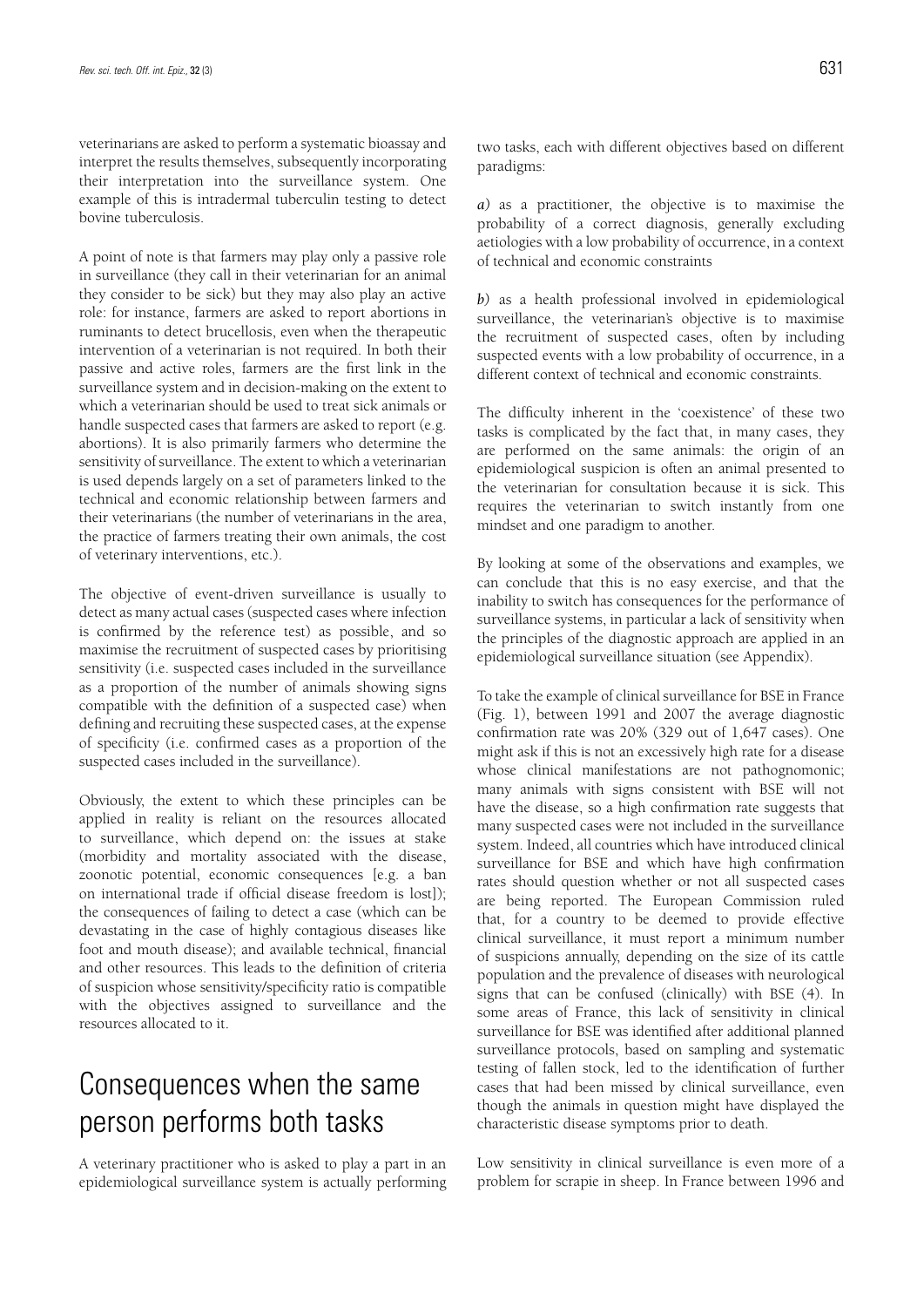

#### **Fig. 1**

**Number of suspicions, confirmed cases and ratio of confirmed cases to suspected cases in the course of clinical surveillance for bovine spongiform encephalopathy (BSE) in France between 1991 and 2007**

2006 (Fig. 2), the average diagnostic confirmation rate was 75% (579 out of 771 cases). Given that clinical diagnosis of scrapie is very difficult at the individual level (that of the animal), it is clear that veterinarians had, on the whole, only included very strong suspicions in the surveillance system, presumably after excluding a number of alternative diagnoses and also after observing a number of animals with clinical signs at the flock level.

The same finding applies when veterinarians are asked to rule on an animal's status based on the result of a bioassay that they themselves are responsible for interpreting. This is the case with bovine tuberculosis, a disease for which veterinarians perform allergy testing (intradermal tuberculin tests), which, if positive, leads to the animal being classified as suspected of being infected. Given the specificity of the tests, a number of false positive reactions is usually to be expected (in a context of zero prevalence, the expected number of false positives is equal to the number of tests performed  $\times$  [1 – specificity of the test]). In France in 2011 (5), the rate of positive reactions was 0.35% in areas practising the single intradermal tuberculin test. According to sources, the estimated specificity of this test is between 75% and 99.9%; as the sensitivity value falls between these

two values, in all likelihood the rate of positive reactions is (severely) under-estimated. It has long been recognised (6) that veterinarians had 'adapted' official surveillance for bovine tuberculosis, not entirely unreasonably, because in a context of very low prevalence the positive predictive value of a positive test is also very low. As a result, the detection threshold was adapted, with only the strongest reactions reported. This has weakened the overall sensitivity of the surveillance system, which may have contributed to the resurgence in bovine tuberculosis outbreaks in France over the past ten years.

What is true for endemic diseases, even those with a low prevalence, is even truer for exotic diseases (such as foot and mouth disease) in France, where the specificity of the epidemiological and clinical interpretation of the situation encountered by veterinary practitioners on the farm has led to a very small number or, depending on the year, even zero suspicions being reported (Fig. 3). This makes Bayes' theorem (see Appendix) very useful for modelling the practitioner's clinical approach because zero prevalence of the disease leads to a very low probability of detection. In this case, the role of veterinary practitioner may be said to have taken precedence over that of mandated veterinarian.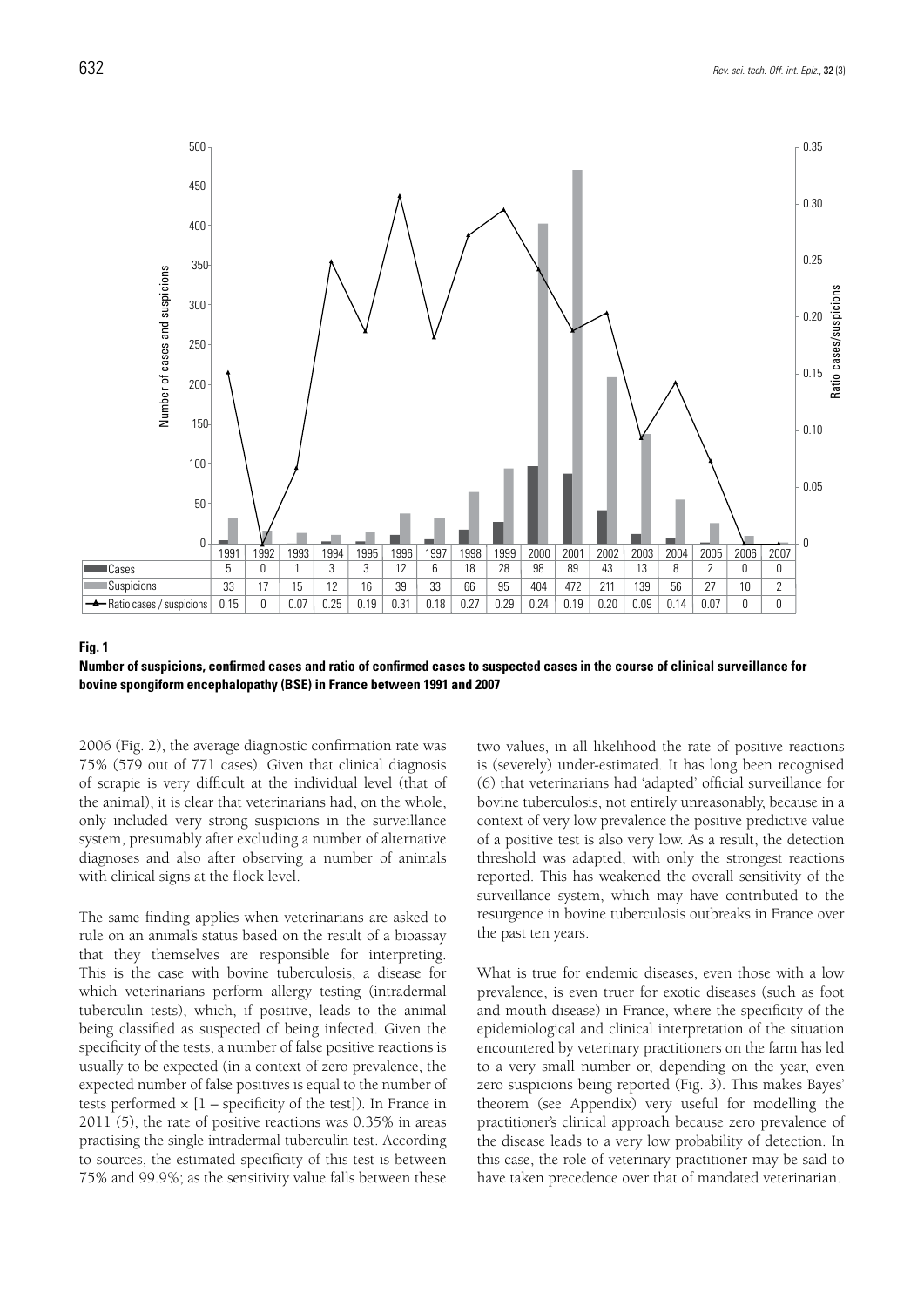

#### **Fig. 2**

**Number of suspicions, confirmed cases and ratio of confirmed cases to suspected cases in the course of clinical surveillance for scrapie in sheep in France between 1996 and 2006**

## Defining a case: an example of failing to take into account the specific requirements of epidemiological surveillance as compared with clinical diagnosis

In many cases, insufficient consideration is given (even by the designers and implementers of surveillance systems) to difficulties and problems arising from the requirement for veterinary practitioners to perform an additional epidemiological surveillance task. This is aptly illustrated by clinical surveillance for BSE in France.

The Order of 3 December 1990 laying down animal health measures for bovine spongiform encephalopathy (3) contains another definition of criteria for clinical suspicion of BSE in Article 5: 'BSE should be suspected in the

following circumstances: (…) live cattle with clinical signs of a neurological disorder, such as anxiety, hypersensitivity, agitation or aggression, lasting more than two weeks, and all other characteristic manifestations of a neurological syndrome, whether or not they affect motor function and/or general condition'. This second definition was the definition that appeared in the first version of the Order of 1990 but it was retained in Article 5 of subsequent versions. Although it does not contradict the definition in Article 1, in actual fact it could lead to legitimate BSE suspicions being dismissed simply because its definition of criteria of suspicion of BSE is restrictive while, on the contrary, the definition in Article 1 leads to BSE being suspected in all cases where it cannot be ruled out, which is much more consistent with the objective of surveillance and of detecting as many cases as possible.

As regards communication with veterinarians, the system's implementers made another error at the start of clinical surveillance for BSE in 1990. Back then, veterinary practitioners were presented with an 'ideal standard' clinical picture of the disease, bringing together all the characteristic clinical signs. This was illustrated with a video by British colleagues presenting a pathognomonic clinical picture. This is more of a diagnostic objective than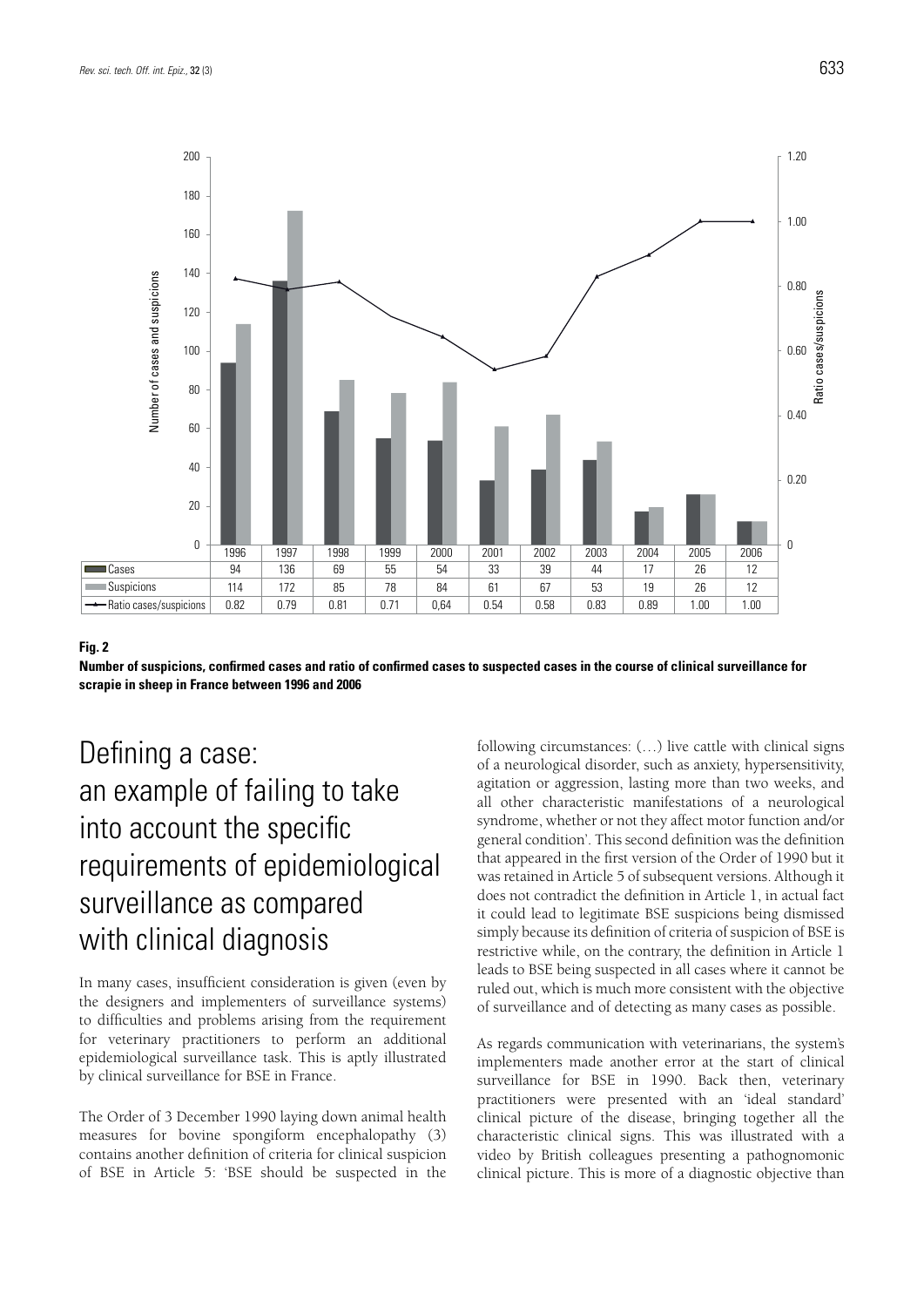

**Fig. 3 Number of suspicions of foot and mouth disease in France between 1993 and 2012** (G. Zanella & F. Moutou, French Agency for Food, Environmental and Occupational Health and Safety [ANSES], personal communication)

an epidemiological surveillance one. Awareness-raising among veterinarians was amended after the shortcomings of the initial approach were recognised. Consultations with the French National Society of Veterinary Technical Associations (SNGTV) led to a completely different way of presenting the situation to veterinarians required to report suspected cases: BSE should not be suspected only in cases where the probability of it actually being BSE was high; it should be suspected in all cases where an alternative definitive diagnosis could not be made. In other words, the only cases where BSE should not be suspected were those where a BSE diagnosis could be ruled out for certain (e.g. when an animal recovers following treatment). What is more, in this second awareness campaign, the emphasis was placed on atypical clinical forms (abnormal duration of the clinical course, presence/absence of a particular sign) and on the fact that, depending on the stage of the disease at which the veterinarian intervened, some signs may not (or no longer) be observed (e.g. late in the clinical course, hypersensitivity to sound or touch has usually disappeared in recumbent animals).

## Proposals for improving the effectiveness of epidemiological surveillance by veterinary practitioners

The participation of veterinary practitioners in epidemiological surveillance is essential, both through their day-to-day presence in the field working with herds to treat animals and through their expertise in identifying and characterising clinical suspicions. However, first they should fully understand the objectives of the surveillance systems in which they participate, as well as the principles and rules with which they must comply in order to ensure efficient surveillance. What is expected of them in terms of epidemiological surveillance should be made a part of their education and training.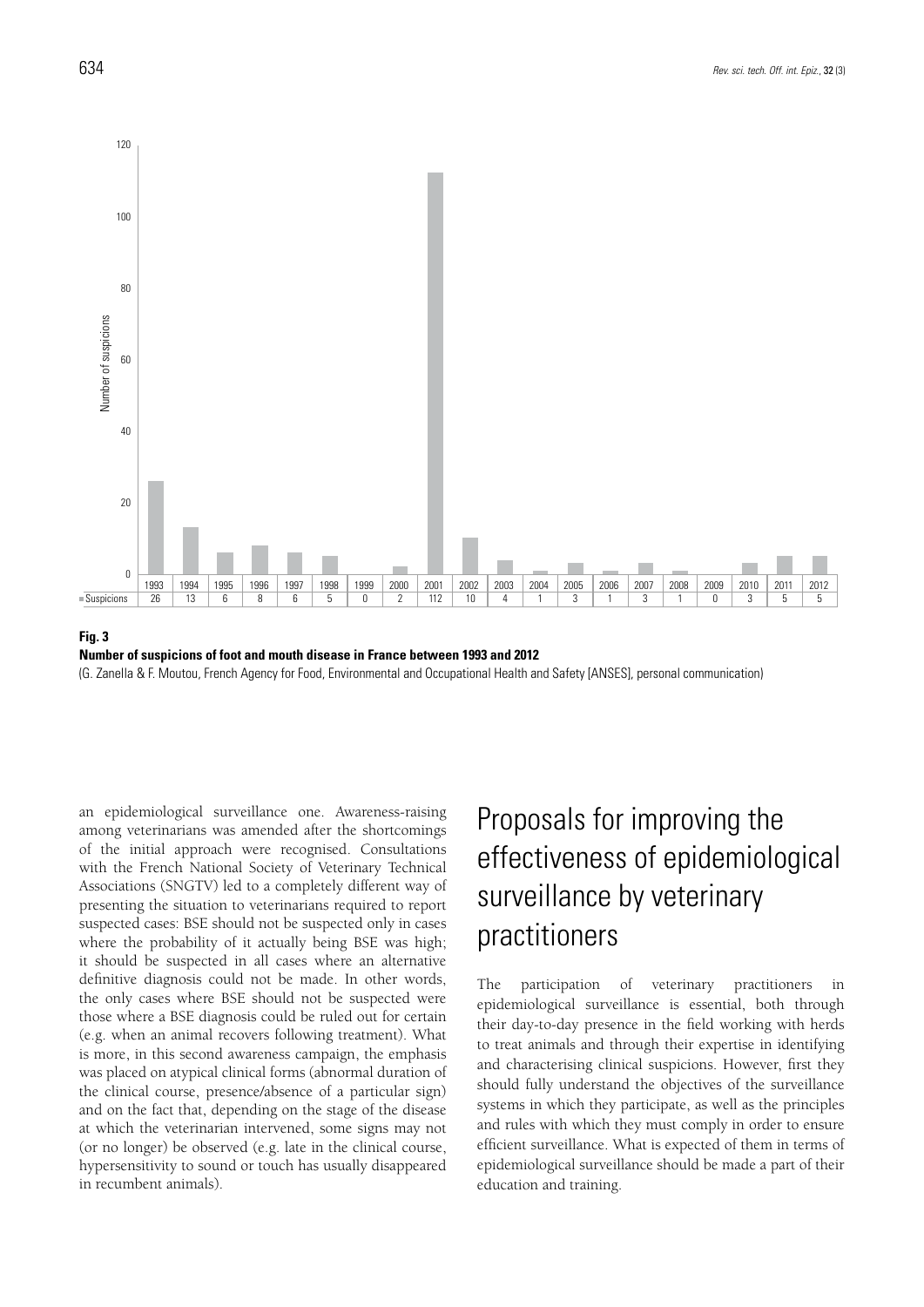At the education stage, they should be taught the theory of the diagnostic reasoning approach. Parallels should be drawn with the objectives, issues at stake, constraints and resources involved in epidemiological surveillance in order to demonstrate the differences between the paradigms underpinning the two tasks. This awarenessraising could also be included in a continuing education module for veterinarians mandated by the State to conduct epidemiological surveillance tasks. Moreover, all infectious diseases, including exotic ones, should be included in differential diagnosis processes.

When setting up event-driven surveillance systems, it is also crucial to explain clearly to veterinarians what is expected of them, not in a generic and theoretical way but based on examples (when to include a suspected case and when it can be excluded) and specific cases spanning the entire range of potential situations (see previous section). Surveillance protocols should also take into account veterinarians' practical constraints, while favouring simple procedures that are harmonised or standardised among the multitude of surveillance systems to which veterinarians are expected to contribute. Then, when a system is in place, it is important to ensure ongoing coordination of the network of mandated veterinarians, for example through regional coordinating veterinarians, in order to encourage the recruitment of suspected cases, collect information on the evolution of clinical manifestations of diseases under surveillance, and so on.

It is also important to introduce performance indicators for the system, to help to assess whether the participation of veterinarians meets system specifications (e.g. an expected number of suspected cases in line with the number of animals examined and the performance of a diagnostic test).

### **References**

- 1. Elstein A.E., Shulman L.S. & Sprafka S.A. (1979). Medical problem solving: an analysis of clinical reasoning. Harvard University Press, London.
- 2. Toma B., Dufour B., Bénet J.-J., Sanaa M., Shaw A. & Moutou F. (2010). – Épidémiologie appliquée à la lutte collective contre les maladies animales transmissibles majeures. Association pour l'Étude de l'Épidémiologie des Maladies Animales, Maisons-Alfort.
- 3. Anon. (1990). Arrêté du 3 décembre 1990 fixant les mesures de police sanitaire relatives à l'encéphalopathie spongiforme bovine. NOR: AGRG9002272A. *J.O. Rép. fr.*, 16 December 1990, 15482-15484. Available at: www.legifrance.gouv.fr/ affichTextedo?cidTexte=JORFTEXT000000353179&fastPos= 1&fastReqId=1630568087&categorieLien=id&oldAction= rechTexte (accessed on 30 July 2013).

In conclusion, when setting up an epidemiological surveillance system, all obstacles to the system's optimal operation should be analysed, taking into account expectations, perceptions and difficulties in implementing protocols, not only for veterinary practitioners but for all those in the system. Other factors need to be taken into account to understand the constraints on the participation of all those who participate in surveillance systems, including the immediate regulatory consequences for farmers in reporting a suspected case (such as a ban on animal movements), which, in some cases, can severely undermine the sensitivity of a surveillance system. This is especially important considering that it is the veterinary practitioner's customer who will suffer the consequences when the disease under surveillance is detected. The impact on the surveillance system's sensitivity can be significant and this should be made a consideration, in particular to ensure that the consequences are not disproportionate at the suspicion stage. Finally, the objectives and methods of a surveillance system need to be tailored to the prevalence of the disease, especially in a situation of very low or zero prevalence, where the positive predictive value of a suspected case is very low and tends to zero as prevalence decreases.

### Acknowledgements

The authors wish to thank Anne Bronner, Céline Dupuy, Morgane Dominguez, Viviane Hénaux and Paul Martin (ANSES, the French Agency for Food, Environmental and Occupational Health and Safety) for fruitful discussions on the subject of this article.

- 4. European Commission (EC) (1998). Commission Decision 98/272/EC of 23 April 1998 on epidemio-surveillance for transmissible spongiform encephalopathies and amending 94/474/EC. *Off. J. Eur. Union*, **L 122**, 59–63. Available at: http://eur-lex.europa.eu/LexUriServ/LexUriServ.do?uri= CELEX:31998D0272:EN:NOT (accessed on 30 July 2013).
- 5. Fediaevsky A., Bénet J.-J., Boschiroli M.L., Rivière J. & Hars J. (2012). – La tuberculose bovine en France en 2011, poursuite de la réduction du nombre de foyers. *In* Bulletin épidémiologique, santé animale et alimentation, Vol. 54 (Spécial Maladies réglementées et émergentes – Bilan 2011), 4–12.
- 6. Ducrot C. (1996). Lutte contre la tuberculose. Évaluation technique et économique du nouveau système de lutte contre la tuberculose en Bretagne. Centre d'Écopathologie Animale, Lyons.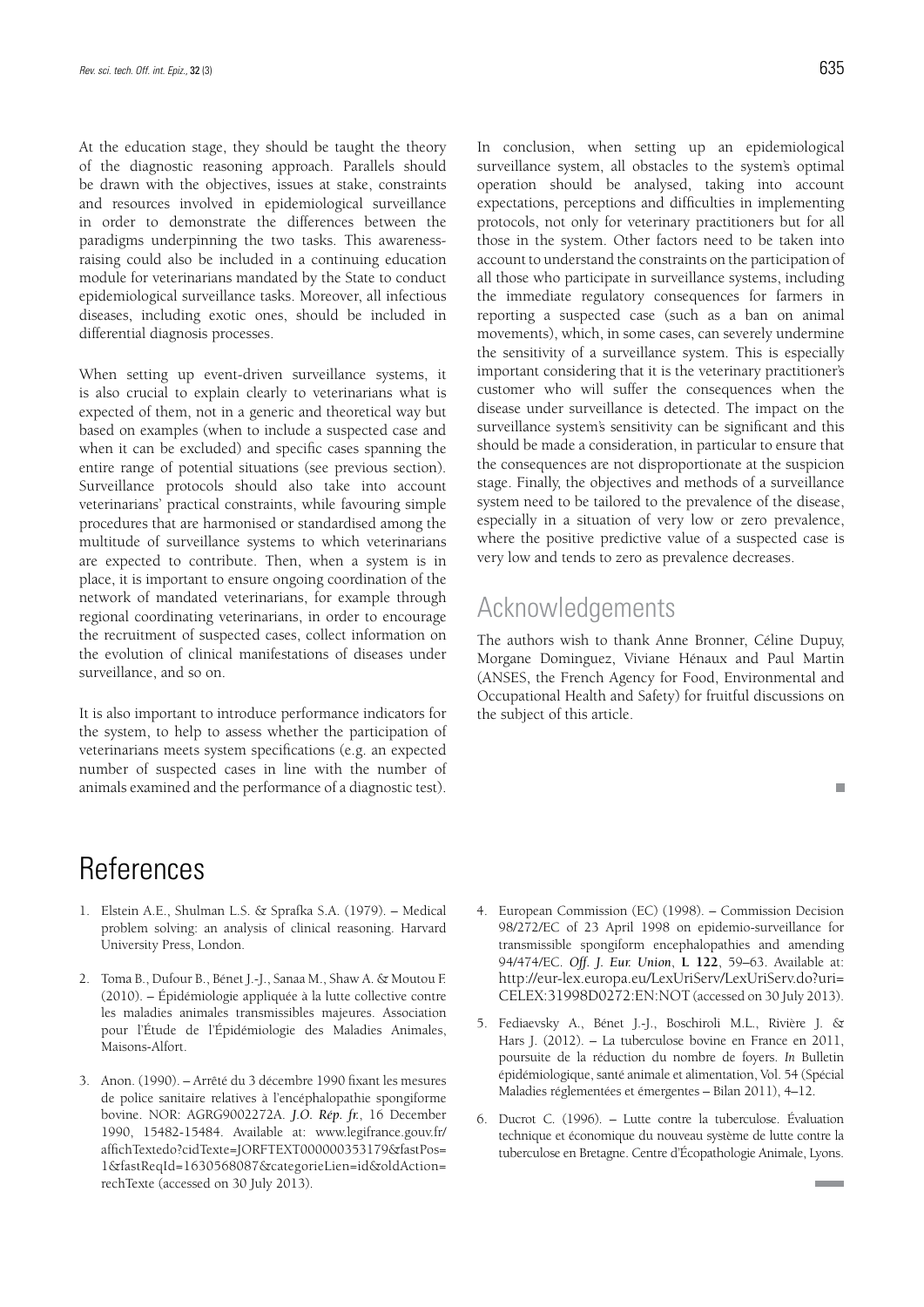### **Appendix Diagnostic approach and Bayes' theorem**

It is now recognised that medical reasoning (the diagnostic approach) relies implicitly on Bayes' theorem, at least in part. If the demonstration is limited to a single clinical sign:

$$
p (A|B) = p (B|A) \times p (A)
$$

$$
p (B)
$$

In other words, the probability of diagnosing disease A after observing sign B (such as a clinical sign, or else a biological constant, the result of a function test) is equal to the probability of observing sign B in the case of disease A, multiplied by the probability of disease A, all divided by the probability of sign B.

Applied to medical reasoning, practitioners, through their training, experience and perceptions, are able to quantify the probabilities A, B and B|A, and hence A|B itself.

A number of conclusions may be drawn from this mode of reasoning:

*a*) the higher the probability of disease A, *p* (A), i.e. the higher its incidence and prevalence in the population, the more likely the practitioner will be to diagnose disease A. This approach is entirely logical but in actual fact it prioritises the commonest diseases. Consequently, the diagnosis will depend on the real or perceived incidence of the disease at the time of diagnosis, that is to say, in its wider epidemiological context. This may go some way to explaining the increase in the number of suspicions of a disease the greater its occurrence or spontaneous consideration by practitioners. For instance, it is common for there to be an actual or apparent spike in the occurrence of a disease (especially as a result of media coverage), which disappears once the disease's prevalence reverts to earlier perceptions. In contrast, the probability of detecting a disease that is rare or exotic to a territory will be reduced or even zero by applying strictly the formula: if  $p(A) = 0$ , the  $p(A|B) = 0$ . This may also help to explain the low to very low number of suspicions of exotic diseases. The number of clinical suspicions of foot and mouth disease in France over the past two decades (Fig. 3) illustrates these two points: the very low number of clinical suspicions compared with the size of the cattle population (more than 10 million adult cattle) increased dramatically during the 2001 epizootic in Great Britain, before returning quickly to its previous level once the epizootic had been contained;

*b*) similarly, the higher the probability of observing sign B in the case of disease A [*p* (B|A)], i.e. the more specific the sign is to the disease, the more likely the practitioner will be to diagnose A in the event of sign B. While this is very logical, it will result in giving less weight to non-specific signs, so reducing the probability of diagnosing other diseases with this sign;

*c*) lastly, the less frequently sign *p* (B) is observed, the higher the probability of diagnosing any disease with this sign, which amounts to potentiating the numerator, leading to the consequences seen in paragraphs *(a*) and *(b*).

This reasoning can be extended to include a combination of observed signs. Logically enough, the diagnostic approach consists of maximising the probability of diagnosis in the light not only of the practitioner's knowledge of the disease but also of the context